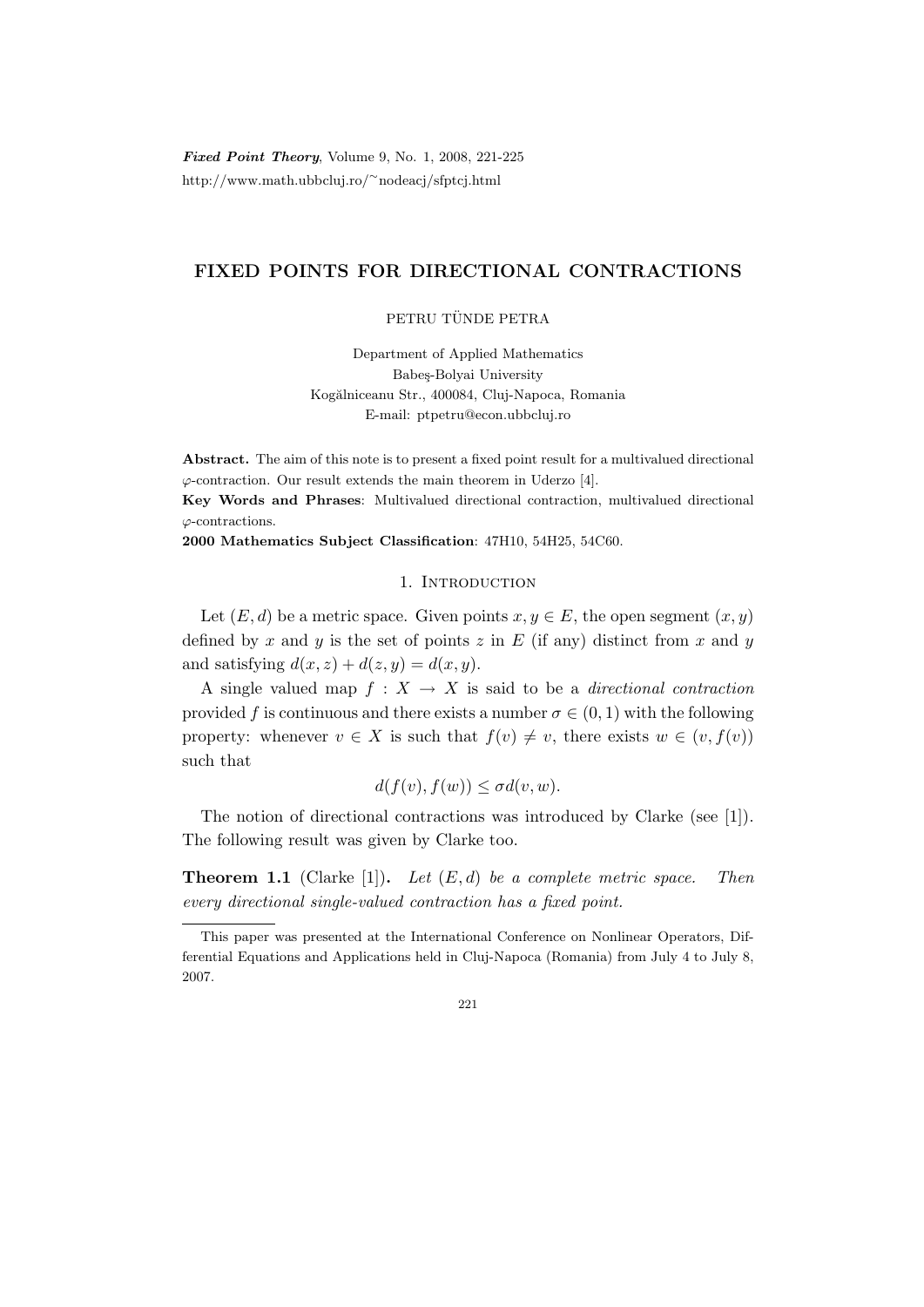#### 222 PETRU TÜNDE PETRA

#### 2. DIRECTIONAL  $\varphi$  -CONTRACTIONS

Let  $(E, d)$  be a metric space. Let  $\mathcal{P}(E)$  be the set of all subsets of E, and  $P(E)$  the set of all nonempty subsets of E, i.e.  $P(E) = \{Y | \emptyset \neq Y \subseteq E\}$ . We denote by  $P_b(E)$  the set of all nonempty and bounded subsets,  $P_{cl,b}(E)$  the set of all nonempty closed and bounded subsets,  $P_{cp}(E)$  the set of all nonempty compact subsets.

**Definition 2.1.** A multivalued operator  $F : E \to P_{cl,b}(E)$  is said to be a directional contraction provided  $F$  is upper semicontinuous with respect to the Pompeiu-Hausdorff distance H and there exists a number  $\sigma \in (0,1)$  with the following property: whenever  $v \in E$  is such that  $v \notin F(v)$  and  $u \in F(v)$ , there exists  $w \in (v, u)$  such that

$$
H(F(v), F(w)) \le \sigma \cdot d(v, w).
$$

**Definition 2.2.** Given an increasing function  $\varphi : \mathbb{R}_+ \to \mathbb{R}_+$  with the property  $\varphi(t) < t$  for each  $t > 0$ , a multivalued operator F on a metric space  $(E, d)$  is said to be a multivalued  $\varphi$ -contraction if

$$
H(F(x), F(y)) \le \varphi(d(x, y)), \text{ for } x, y \in E.
$$

**Definition 2.3.** Let  $K \in P_{cl}(E)$ . A map  $F : K \to P_{cl,b}(E)$  is called a multivalued directional  $\varphi$ -contraction if there exist a strictly increasing mapping a : $]0, +\infty[\rightarrow]0, +\infty[$  (with  $a(0) = 0$  and  $\lim_{t \to +\infty} a(t) = +\infty)$  and a comparison function  $\varphi : ]0, +\infty[ \to ]0, +\infty[$  such that for every  $x \in K$  with  $x \notin F(x)$  there exists  $y \in K \setminus \{x\}$  such that

$$
a(d(x, y)) + D(y, F(x)) \le D(x, F(x))
$$

and

$$
\rho(F(y), F(x)) \le \varphi(d(x, y)).
$$

For the proof of the main result we will need the following well-known theorem (see [2]):

**Lemma 2.1** (Ekeland's  $\varepsilon$ -Variational Principle). Let  $(E, d)$  be a complete metric space and let  $F : E \to \mathbb{R} \cup \{+\infty\}$  be a lower semicontinuous function which is bounded below. If u is a point in E satisfying

$$
F(u) < \inf_E F + \varepsilon
$$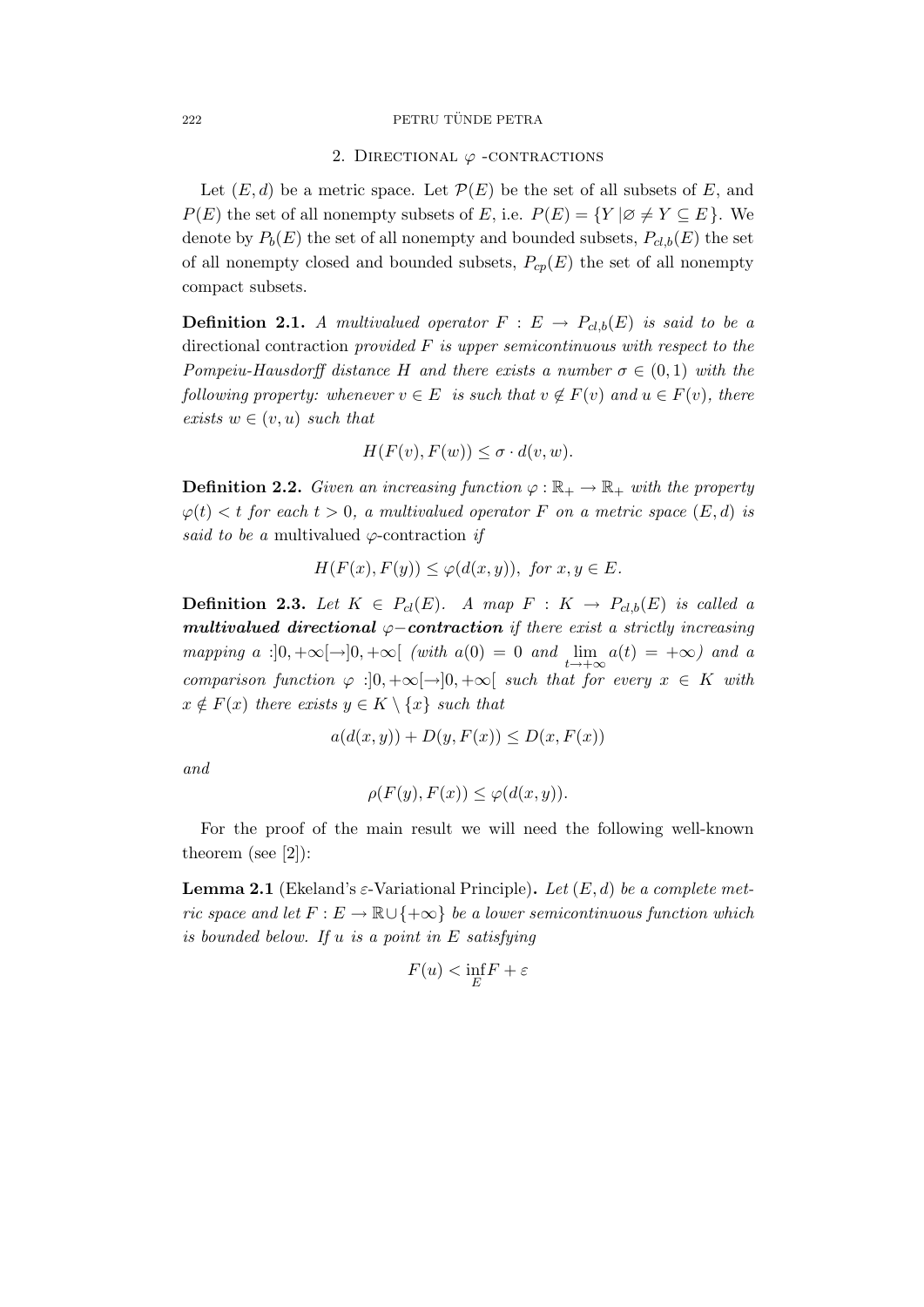for some  $\varepsilon > 0$ , then, for every  $\lambda > 0$ , exists a point v in E such that

- i)  $F(v) \leq F(u);$
- ii)  $d(u, v) \leq \lambda$ ;
- iii) For all  $w \neq v$  in E, one has

$$
F(v) < F(w) + \frac{\varepsilon}{\lambda} \cdot d(v, w).
$$

## 3. Main result

Our result extends the main theorem of Uderzo in [4].

**Theorem 3.1** (Uderzo [4]). Let K be a closed nonempty subset of a complete metric space  $(E, d)$  and let  $F: K \to P_{cl,b}(E)$  be an u.s.c. directional multivalued k(·)-contraction. Assume that there exists  $x_0 \in K$ ,  $\delta > 0$  and  $\alpha \in (0,1]$ such that  $D(x_0, F(x_0)) \leq \alpha \delta$  and

$$
\sup_{t \in (0,\delta]} k(t) < \inf_{t \in (0,\delta]} a(t)
$$

where  $a:]0, +\infty[\rightarrow [\alpha, 1]$  and  $k: (0, +\infty) \rightarrow [0, 1]$  such that for every  $x \in K$ , with  $x \notin F(x)$ , there is  $y \in K \setminus \{x\}$  satisfying the inequalities

$$
a(d(x,y)) \cdot d(x,y) + D(y, F(x)) \le D(x, F(x))
$$

and

$$
\rho(F(y), F(x)) \le k(d(x, y)) \cdot d(x, y).
$$

Then F admits a fixed point.

Our main result is:

**Theorem 3.2.** Let  $(E, d)$  be a complete metric space,  $K \in P_{cl}(E)$  and let  $F: K \to P_{cl,b}(E)$  be an u.s.c. directional  $\varphi$ -contraction. Assume that there exists  $x_0 \in K$ ,  $\delta > 0$  and  $\alpha \in ]0,1]$  such that  $D(x_0, F(x_0)) \leq \delta \alpha$ ,  $a(\delta) \geq \alpha \delta$ and there exists  $\beta > 0$  such that

$$
\sup_{t\in[0,\delta]} \varphi(t) - \inf_{t\in[0,\delta]} a(t) \leq -\beta\delta.
$$

Then  $Fix F \neq \emptyset$ .

**Proof.** By hypothesis, there exists  $\beta > 0$  and  $\delta > 0$  such that

$$
\sup_{t \in [0,\delta]} (\varphi(t) - a(t)) \le \sup_{t \in [0,\delta]} \varphi(t) - \inf_{t \in [0,\delta]} a(t) \le -\beta \delta \tag{3.1}
$$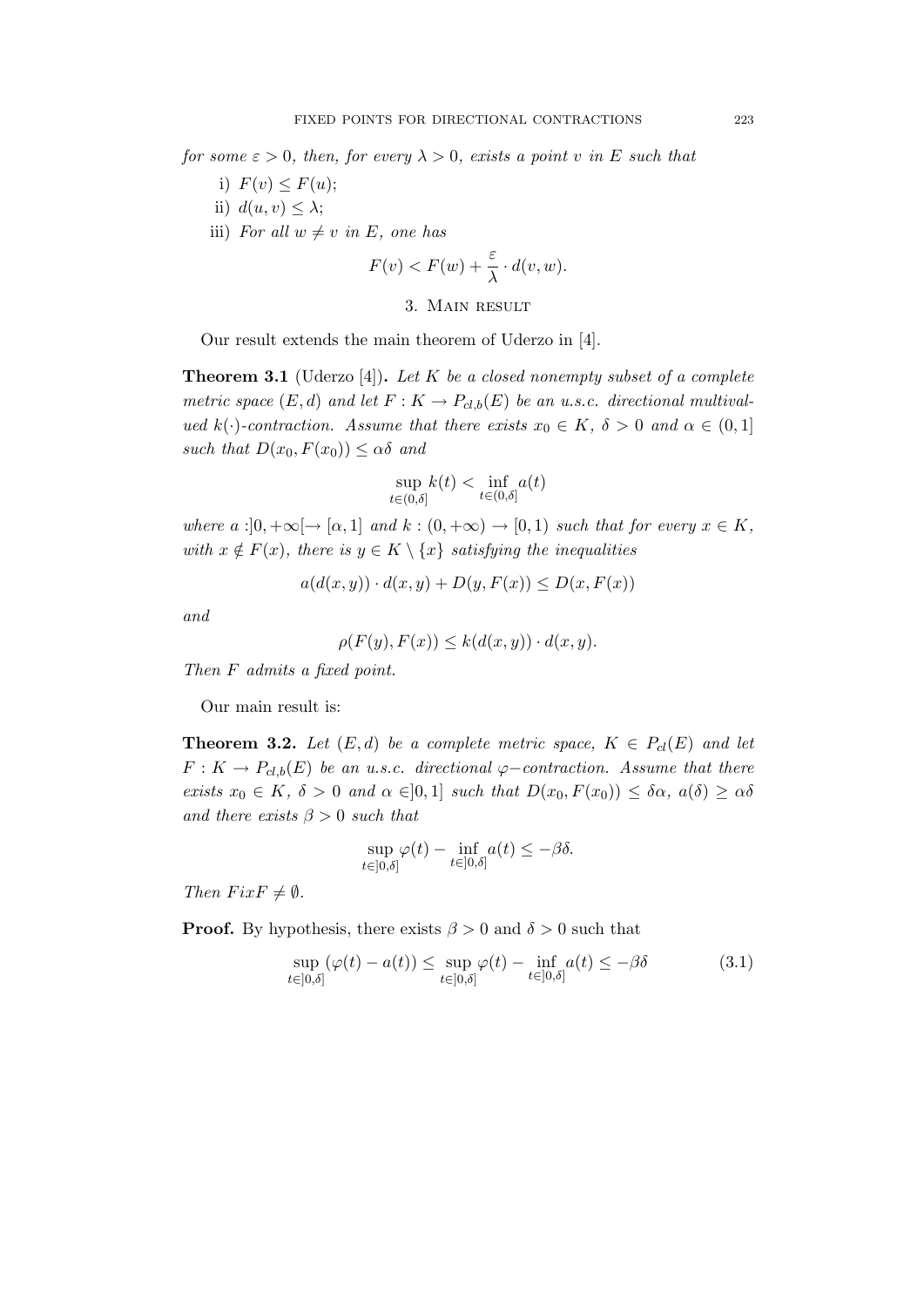## $224$  PETRU TÜNDE PETRA

Since F is u.s.c.,  $f: K \to \mathbb{R}_+$ , where  $f(x) = D(x, F(x))$  is l.s.c. in K. Since K is complete is equipped with the metric induced by d, and  $f(x_0) \leq \delta \alpha := \varepsilon$ , then it is possible to apply Ekeland variational principle around  $x_0$ , to get for any  $\lambda > 0$  the existance of  $x_{\lambda} \in K$  such that

$$
f(x_{\lambda}) \le f(x_0),\tag{3.2}
$$

$$
d(x_0, x_\lambda) \le \lambda,\tag{3.3}
$$

$$
f(x_{\lambda}) < f(x) + \frac{\alpha \delta}{\lambda} \cdot d(x_{\lambda}, x), \forall x \in K \setminus \{x_{\lambda}\}. \tag{3.4}
$$

Suppose that  $f(x_\lambda) > 0$ ,  $\forall \lambda > 0$ .

Since F is directional  $\varphi$ -contraction, we have that there exists  $y \in K \setminus \{x_\lambda\}$ such that

$$
a(d(x_{\lambda}, y)) + D(y, F(x_{\lambda})) \le D(x_{\lambda}, F(x_{\lambda})) = f(x_{\lambda})
$$
\n(3.5)

and

$$
\rho(F(y), F(x_{\lambda})) \le \varphi(d(x_{\lambda}, y)) \tag{3.6}
$$

From (3.5) we have that  $a(d(x_{\lambda}, y)) \le f(x_{\lambda}) - D(y, F(x_{\lambda})) \le f(x_{\lambda})$ , thus

$$
0 < d(x_{\lambda}, y) \le a^{-1}(f(x_{\lambda})) \le a^{-1}(f(x_0)) \le a^{-1}(\alpha \delta) \le \delta
$$

and

$$
D(y, F(x_{\lambda})) \le f(x_{\lambda}) - a(d(x_{\lambda}, y)).
$$

So

$$
f(y) = D(y, F(y)) \le D(y, F(x_{\lambda})) + \rho(F(y), F(x_{\lambda})) \le
$$
  
 
$$
\le f(x_{\lambda}) - a(d(x_{\lambda}, y)) + \varphi(d(x_{\lambda}, y)).
$$

Putting  $x := y$  in (3.4) and  $\lambda := \frac{2\alpha\delta}{\alpha}$  $\frac{\alpha}{\beta}$  we obtain

$$
f(x_{\lambda}) < f(y) + \frac{\alpha \delta}{\lambda} \cdot d(x_{\lambda}, y) \le
$$
  
\n
$$
\leq f(x_{\lambda}) - a(d(x_{\lambda}, y)) + \varphi(d(x_{\lambda}, y)) + \frac{\beta}{2} \cdot d(x_{\lambda}, y) \le
$$
  
\n
$$
\leq f(x_{\lambda}) - \beta \delta + \frac{\beta}{2} \cdot \delta < f(x_{\lambda}).
$$

Contradiction. Thus  $f(x_\lambda) = 0$ .  $\Box$ 

**Remark 3.1.** If we are in the following particular case  $a(t) = A(t) \cdot t$  and  $\varphi(t) = k(t) \cdot t$  we regain Uderzo's theorem in [4].